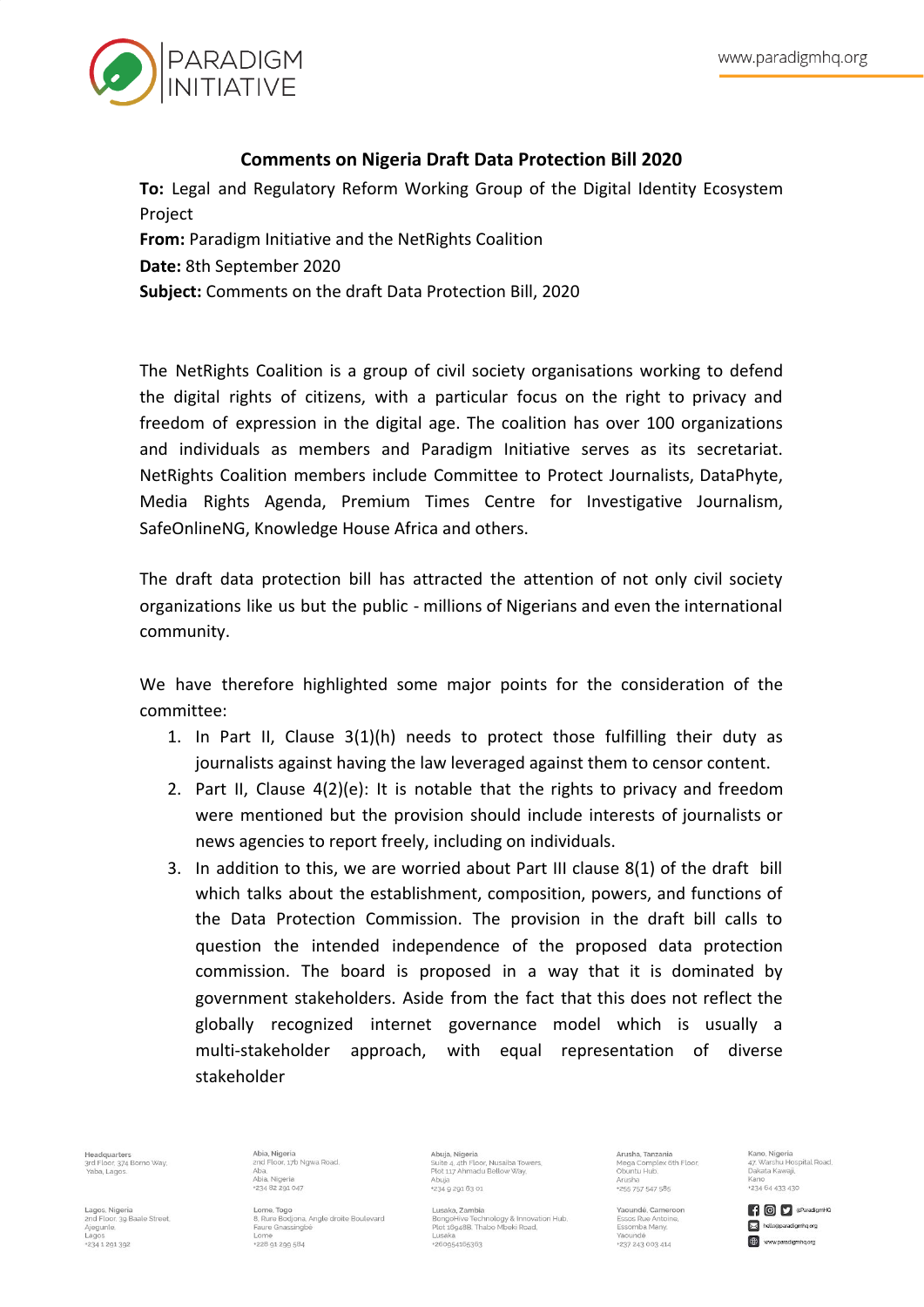

groups, the current composition is dominated by government agencies who are themselves data custodians who must be accountable to the commission e.g. NCC, CBN, NPC, INEC, FRSC, etc. It is important to clarify that privacy is a fundamental human rights issue and must not be treated as a consumer protection issue so we propose increase in the number of non-governmental stakeholders to specifically include a representative not below the rank of a Director from the National Human Rights Commission, representatives of the Academia with at least a PhD in a relevant subject area, a retired judge of the Federal High Court, a human rights lawyer with at least 15 years of legal practice, representatives from the media, additional representatives of the technology community and 2 additional representatives of the civil society working on human rights and/or civic technology—This is to balance the composition of the board and not make it a purely government-controlled board.

- 4. To really achieve independence, we also propose legislative oversight in the appointment, tenure, remuneration, and renewals, granting the Senate the power to approve all board appointments by the President.
- 5. Section 9 needs to place the privacy burden on companies by focusing on fair information principles like data minimization, use limitation, and privacy by design, even if those requirements affect online business models, which themselves cause serious harm.
- 6. In Part IV, Clause 11, the draft bill needs to detail the process of appointing the Data Commissioner more, to prevent party loyalty appointments. We could borrow from Section 6 of Kenya's Data Protection Act that allows for public participation:

## *6. Appointment of the Data Commissioner*

*(1) The Public Service Commission shall, whenever a vacancy arises in the position of the Data Commissioner, initiate the recruitment process.*

*(2) The Public Service Commission shall, within seven days of being notified of a vacancy under subsection (1), invite applications from persons who qualify for nomination and appointment for the position of the Data Commissioner.*

*(3) The Public Service Commission shall within twenty-one days of receipt of applications under subsection (2)—*

*(a) consider the applications received to determine their compliance with this Act;*

*(b) shortlist qualified applicants;*

**eadquarters**<br>rd Floor, 374 Borno Way,<br>'aba, Lagos.

Lagos, Nigeria ugos, rugena<br>nd Floor, 39 Baale Street,

1234 1 2 9 1 3 9 2

Aiequnle.

Abia, Nigeria<br>2nd Floor, 17b Ngwa Road, Aba.<br>Abia, Nigeria +234 82 201 047

8. Rure Bodiona, Angle droite Boulevard Faure Gnassingbe \*228 g1 2gg 584

Abuja, Nigeria<br>Suite 4, 4th Floor, Nusaiba Towers,<br>Plot 117 Ahmadu Bellow Way,<br>Abuja +234 9 291 63 01

Lusaka Zambia naoHive Technology & Innovation Hub. Plot 16048B. Thabo Mbeki Road -260954165363

Aricha Tanzania Arusha, Tanzania<br>Mega Complex 6th Floor,<br>Obuntu Hub,<br>Arusha +255 757 547 585

Yaoundé, Cameroon Essos Rue Antoine,<br>Essomba Many, Yaoundé \*237 243 003 414

Kano Nigeria ..<br>Iospital Road Dakata Kawaji  $+23464433430$ 

**COD** SParadigmHO hello@paradigmhq.org www.paradigmhq.org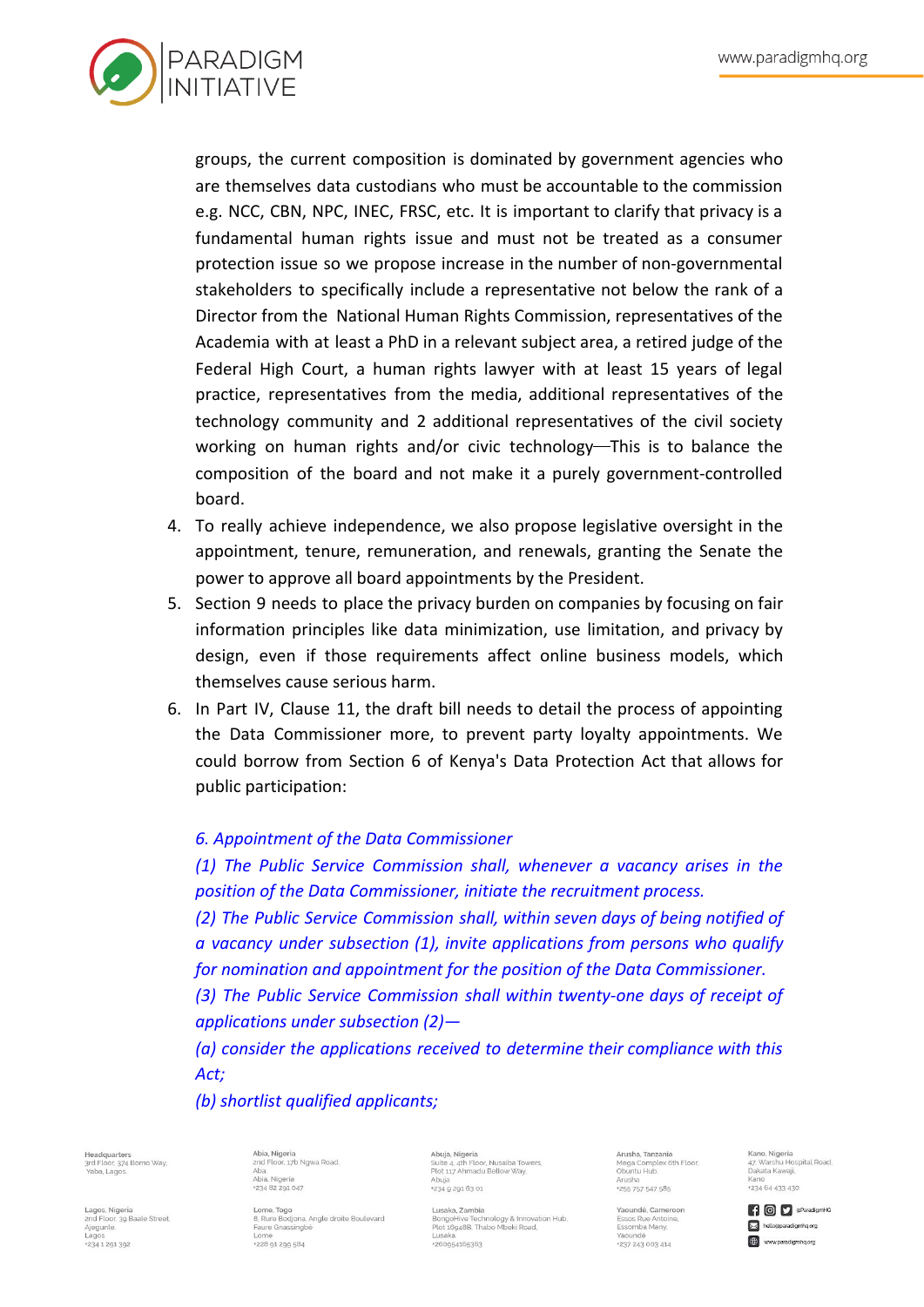

*(c) publish and publicise the names of the applicants and the shortlisted applicants;*

*(d) conduct interviews of the shortlisted persons in an open and transparent process;*

*(e) nominate three qualified applicants in the order of merit for the position of Data Commissioner; and*

*(f) submit the names of the persons nominated under paragraph (e) to the President.*

*(4) The President shall nominate and, with approval of the National Assembly, appoint the Data Commissioner.*

- 7. In Clause 20, where the right to rectification, erasure, and restitution of processing was addressed, we must guard against the potential of abuse by corrupt public office holders by including judicial oversight in the process of determining what is "inaccuracy" or not.
- 8. The intention in Clause 20 is noble by establishing accountability for breaches of data protection. However, the bill should define "data" in such a way that ensures journalistic reporting, including on individuals, is explicitly protected.
- 9. Clause 22(4) has the same observation as '7' above. We must guard against the potential of abuse by corrupt public office holders by including judicial oversight in the process.
- 10. The reference to "legitimate interests" in Clause 23 is loose and should be deleted. "Legitimate purpose" notably relegates "rights and freedoms" and does not include the interest of journalists or news agencies to report freely.
- 11. Public Interest as referenced in Clause 25 is not defined and it should be defined in the interpretation provisions to include the interests of journalists or news agencies to report freely.
- 12. The draft bill in Clause 26(b) should clarify what is meant by "sensitive data" and ensure that journalistic reporting, including on individuals, is explicitly protected.
- 13. Clauses 19 and 28 address the same issue and should be merged.

**eadquarters**<br>rd Floor, 374 Borno Way,<br>'aba, Lagos.

agos, Nigeria ugos, rugena<br>nd Floor, 39 Baale Street,

1234 1 201 302

Aiequnle.

Abia, Nigeria<br>2nd Floor, 17b Ngwa Road, Aba.<br>Abia, Nigeria +234 82 201 047

8. Rure Bodiona. Angle droite Boulevard Faure Gnassingbe \*228 g1 2gg 584

Abuja, Nigeria<br>Suite 4, 4th Floor, Nusaiba Towers,<br>Plot 117 Ahmadu Bellow Way,<br>Abuja +234 9 291 63 01

Lusaka Zambia BongoHive Technology & Innovation Hub.<br>Plot 16948B, Thabo Mbeki Road, Lusaka -260954165363

ucha Tanzania Arusha, Tanzania<br>Mega Complex 6th Floor,<br>Obuntu Hub,<br>Arusha +255 757 547 585

Yaoundé, Cameroon Essos Rue Antoine,<br>Essomba Many, Yaoundé \*237 243 003 414

Kano Nigeria ..<br>Iospital Road Dakata Kawaji  $+23464433430$ 

**COD** SParadigmHO hello@paradigmhq.org www.paradigmhq.org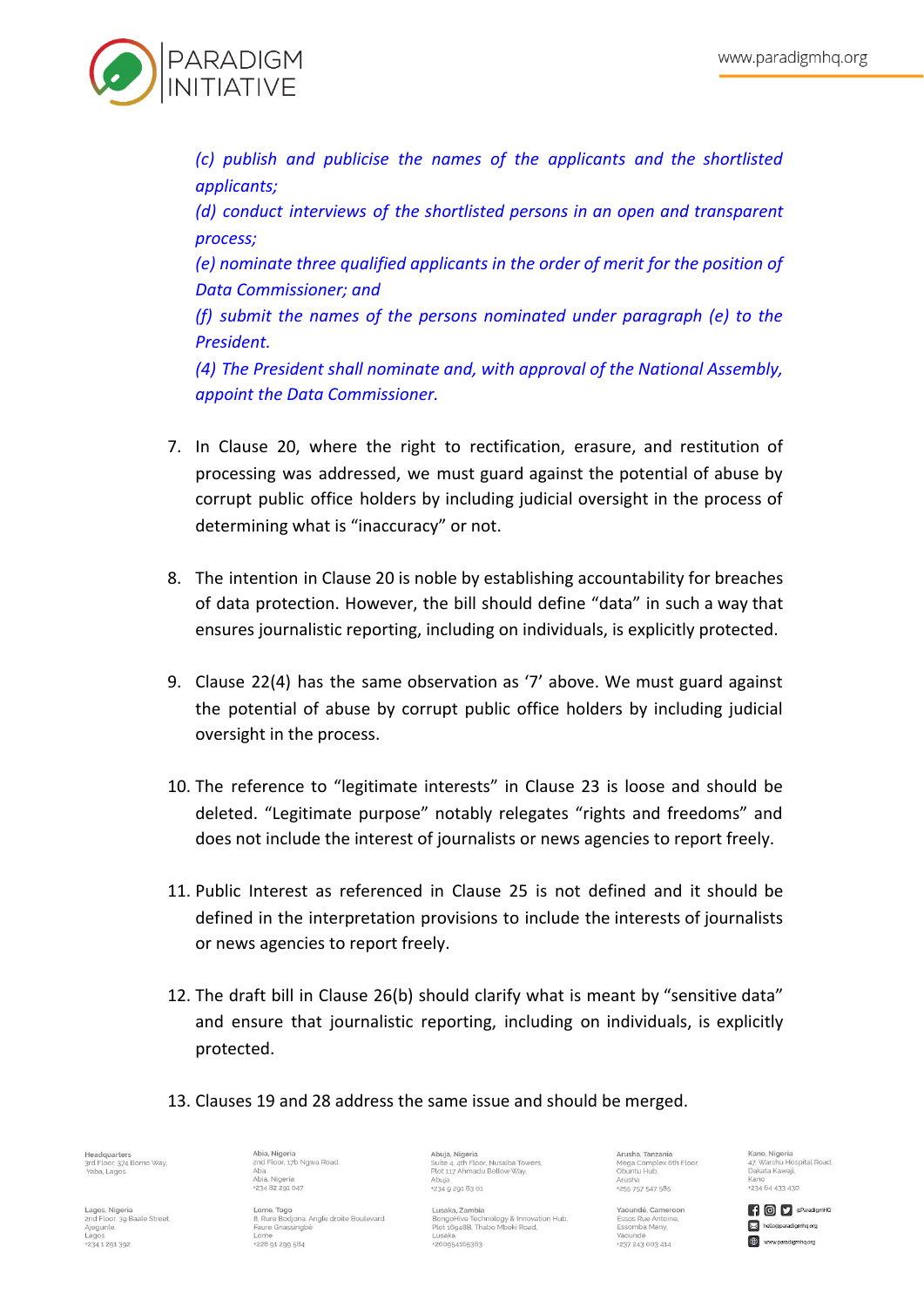

- 14. Clause 30 puts a notable responsibility on third parties (e.g. companies) to assess the impact on rights and freedoms, but these assessments should be made public. In reports about police accessing call data to arrest journalists, each telecom company was asked about this concern/responsibility, but none answered. Clauses like this must also ensure that protections are in place for journalists to report freely, including on individuals. Third parties should be publicly accountable.
- 15. Clause 35(1) lists public order, public safety, public morality, national security and public interest as basis for exemption. However, these terms/phrases are some of the most abused phrases in Nigerian laws, by security agencies and public officials with access to security agencies. The terms/phrases should be clearly defined in Clause 66.
- 16. Clause 35(3) should protect those performing their duties as journalists from having this law unduly leveraged against them to inhibit reporting or permit censorship.
- 17. The provisions in Clause 35(9) offer significant opportunity for abuse or justification of crackdowns against the press. In Nigeria, journalists have been accused of, or arrested for, allegedly undermining Nigerian military operations, and the press has been vilified for reporting information that differs from military or government public relations.
- 18. Clause 43(3,5,6) should protect those performing their duties as journalists against having this law unduly leveraged against them to inhibit reporting or permit censorship.
- 19. Clause 44(1) brings the same concern we expressed on clause 35(9) in "17" above. These terms (public interest or national security) must be defined. Also, it is concerning that this affords authorities the ability to ignore the law based on "national security" interests given the prevalence of such rationale to restrict critical reporting and retaliate against journalists and media organizations. It also does not define "public interest" as including journalistic activity. "Legitimate purpose" is defined in the bill as "interest in furtherance of prevention of fraud; information security; prevention of criminal acts or threats to public security." Those performing their duties as journalists should

ea<mark>dquarters</mark><br>d Floor, 374 Borno Way,<br>aba, Lagos.

Lagos, Nigeria agos, ragena<br>nd Floor, 39 Baale Street, Aiequnle. 1234 1 2 9 1 3 9 2

Abia, Nigeria<br>2nd Floor, 17b Ngwa Road, Aba.<br>Abia, Nigeria +234 82 201 047

8. Rure Bodiona, Angle droite Boulevard Faure Gnassingbe \*228 g1 2gg 584

Abuja, Nigeria<br>Suite 4, 4th Floor, Nusaiba Towers,<br>Plot 117 Ahmadu Bellow Way,<br>Abuja  $+23492916301$ 

Lusaka Zambia naoHive Technology & Innovation Hub. Plot 16048B. Thabo Mbeki Road -260954165363

Aricha Tanzania Arusha, Tanzania<br>Mega Complex 6th Floor,<br>Obuntu Hub,<br>Arusha +255 757 547 585

Yaoundé, Cameroon Essos Rue Antoine,<br>Essomba Many, Yaoundé \*237 243 003 414

Kano, Nigeria ..go....<br>shu Hospital Road, 47. warsnu no:<br>Dakata Kawaii.  $+23464433430$